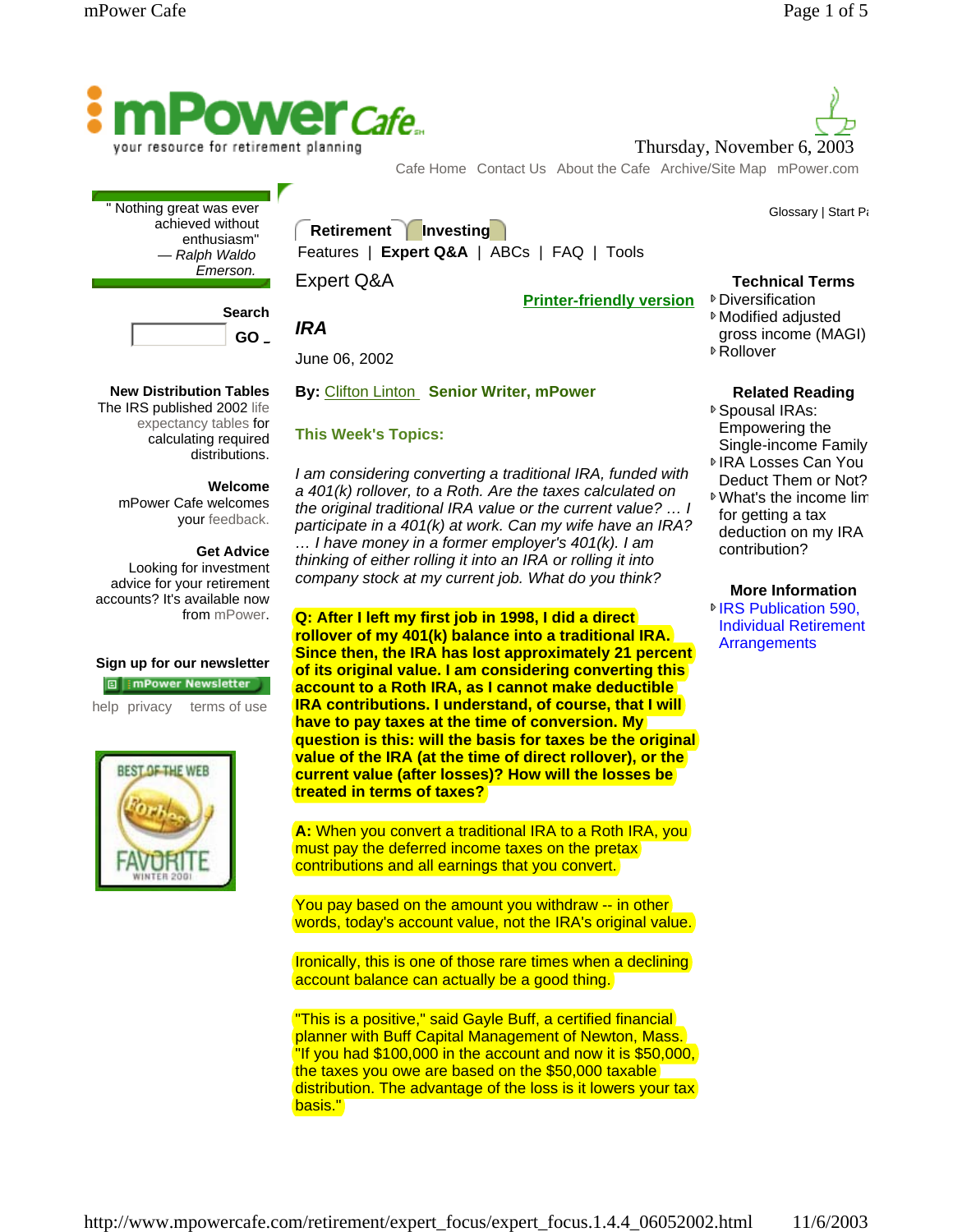Your second question asks if your losses can be deducted. Unfortunately, the answer is probably "no." You are not allowed to deduct investment losses from your IRA.

The only instance in which you may be able to deduct your losses is if you made non-deductible contributions to the traditional IRA and the total value of all of your IRAs, today, are less than your non-deductible contributions. But, the only way to realize these losses is to liquidate this IRA and any other IRAs you may have to determine if you have a loss. Then you have to determine if you qualify to take the loss.

In brief, if you made tax-deductible contributions and/or your IRA contains a rollover from an employer-sponsored retirement plan, such as a 401(k), 403(b) or 457, you probably won't qualify for the deduction.

I wrote extensively about this topic last year. Taking a tax loss on a traditional IRA is complicated and would only apply to a very small number of account holders. A link to that article is provided in the "Related Reading" sidebar.

**Q: My wife is a stay-at-home mom, and has no W-2 wage income. However, she does have an IRA. My understanding is that she cannot make contributions to her IRA because of my participation in my company's 401(k) plan. Is my understanding correct?**

**A:** No, and I'm glad you asked. This is a common misconception.

Your spouse can contribute to her IRA even though you participate in a 401(k) at work. The question is whether the contribution will be deductible or nondeductible.

Whether your wife's contribution is deductible depends on your income level. We are going to assume that you are married filing jointly. Based on this assumption here are the IRS limits for making a deductible contribution to your wife's IRA (the non-working spouse):

- Your wife may make a fully tax deductible IRA contribution if your modified adjusted gross income (MAGI) is \$149,999 or less.
- She may not make a deductible contribution if your MAGI is \$160,000 or more.
- Her contribution will be partially deductible if your MAGI is \$150,000 to \$159,999.

IRS Publication 590, *Individual Retirement Arrangements*, has a worksheet you can use to calculate how much of her contribution will be deductible.

As the working spouse, you are also allowed to contribute to your own IRA. However, the income limits for you to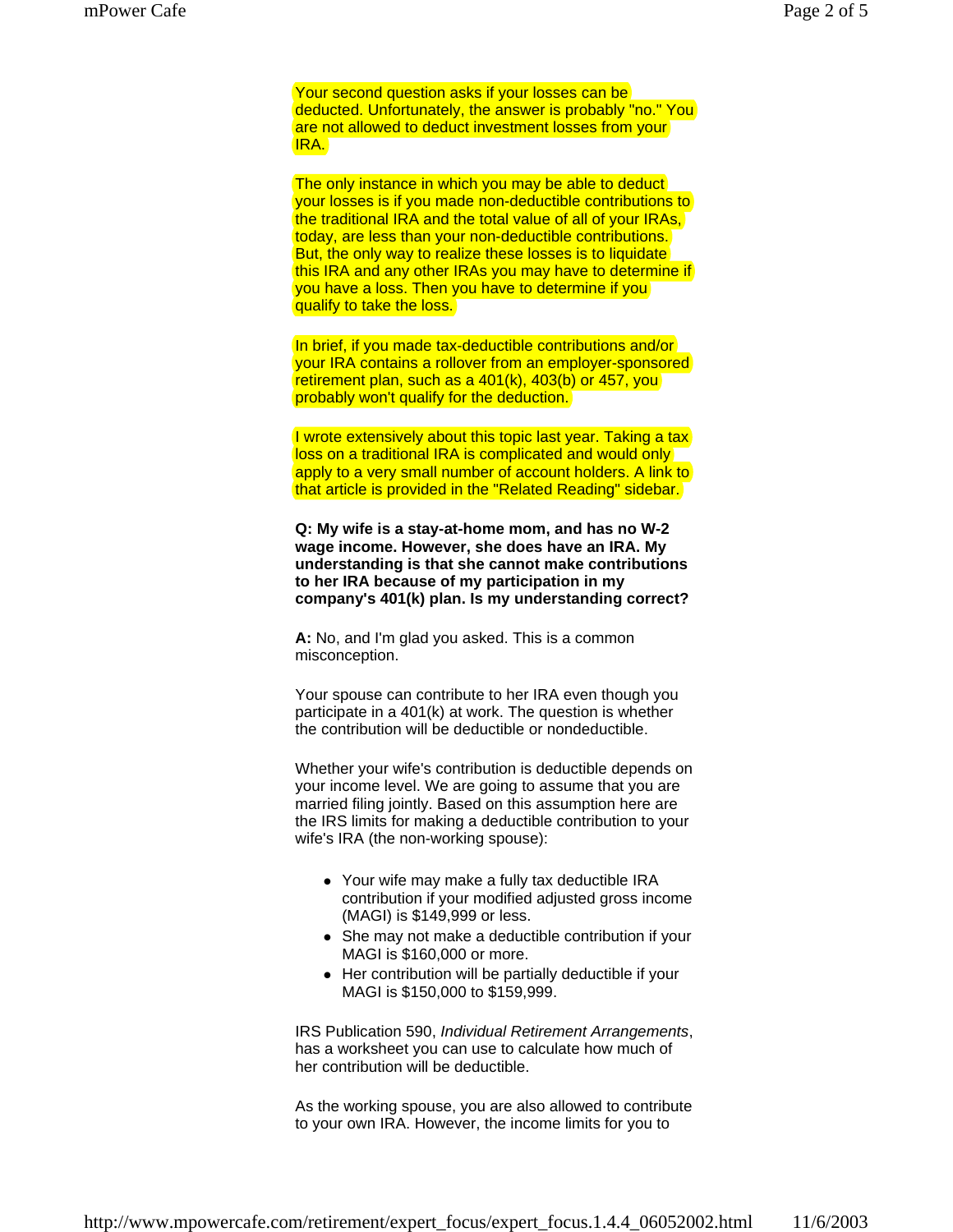make a deductible contribution are much lower than the ones listed here. (You can find them in our FAQ section. I have provided a link to that specific question in the "Related Reading" sidebar.)

Remember, if you exceed the income limits, you or your spouse can always make a nondeductible IRA contribution. While you don't get the immediate tax deduction, you can benefit from the tax-deferred growth.

**Q: I'm 33 and employed by a large pharmaceutical company. In my previous job I accumulated over \$60,000 in my 401(k). Should I roll that over into stock of my new employer where I'm contributing now or put it in an IRA? Right now the money is in my previous employer's 401(k) in a balanced fund. I want to invest this for retirement some 20 years down the road.**

**A:** Let me offer congratulations on building such a nice nest egg so early in life. You are far ahead of many of your peers.

I am assuming that you plan to roll your old 401(k) money into your new employer's 401(k) plan and invest that in company stock offered through the plan.

If not, and you plan to invest it in some other non-taxadvantaged plan, such as buying shares at a discount, you should first consider the tax consequences. If you withdraw the money from your former employer's 401(k) plan to invest in your current employer's stock on an aftertax basis, you will owe income tax on the entire amount and a 10 percent early withdrawal penalty. If this is the case, you can see the argument is pretty strong to roll your money into an IRA, where there are no tax consequences.

If the tax issues don't concern you, then you should consider the investment issues, which we discuss below.

What you don't say in your question is whether you have any other investment alternatives with your current plan.

CFP Gayle Buff said she would likely recommend against rolling your old 401(k) into your new employer's plan if your only investment option is company stock. You "will have too concentrated of a position" in your company's stock, she said.

In that case, she would recommend putting the money in an IRA and diversifying that account.

If you have other investment options available at your current employer's 401(k), and you plan to invest in a diversified portfolio within the 401(k), she would not argue with that strategy.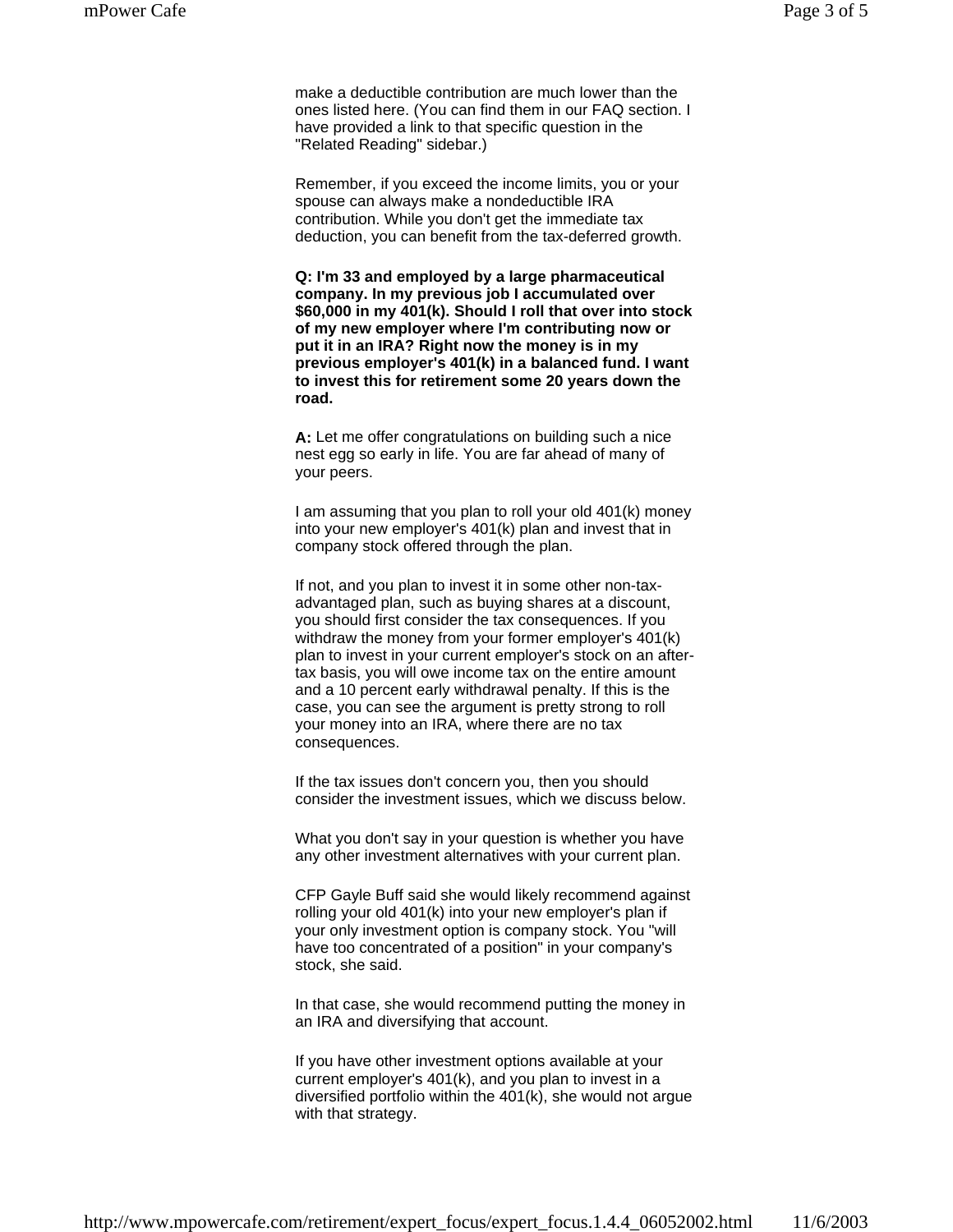A diversified portfolio invests in several different asset classes and a number of different companies and industries. Why is this important? "When you have a lack of diversification, you are putting all your eggs in one basket," Buff said.

You have a job at your current employer, which pays your salary. What if you also invested your entire retirement savings at the same company? Even though you probably have the greatest faith in your employer, you have to consider the possibility that things could turn bad. Remember, many folks at Enron thought nothing could go wrong there.

"The more concentrated your investment, the more your risk goes up," Buff said. "Anything that minimizes risk is a good thing, given the uncertainty of life."

Here are some other issues to consider as you make your decision where to roll your old 401(k) money.

If you put it in to your new employer's 401(k) plan, you may be able to borrow against it. And, if you are sued, 401(k) savings are protected against lawsuit and creditors by federal law. With an IRA, such protection depends on the laws in your state of residence.

On the other hand, if you put the money in an IRA, you will likely be able purchase a broader array of investments.

# mPower<sup>\*\*</sup>

Ask a Question:  $\blacktriangle$ 

Your E-mail Address:

Send in your Question! | Clear



Clifton Linton has been a business writer and reporter for 15 years, most recently specializing in retirement plans as Senior Writer for mPower. Send him a question and he may answer it in this column.